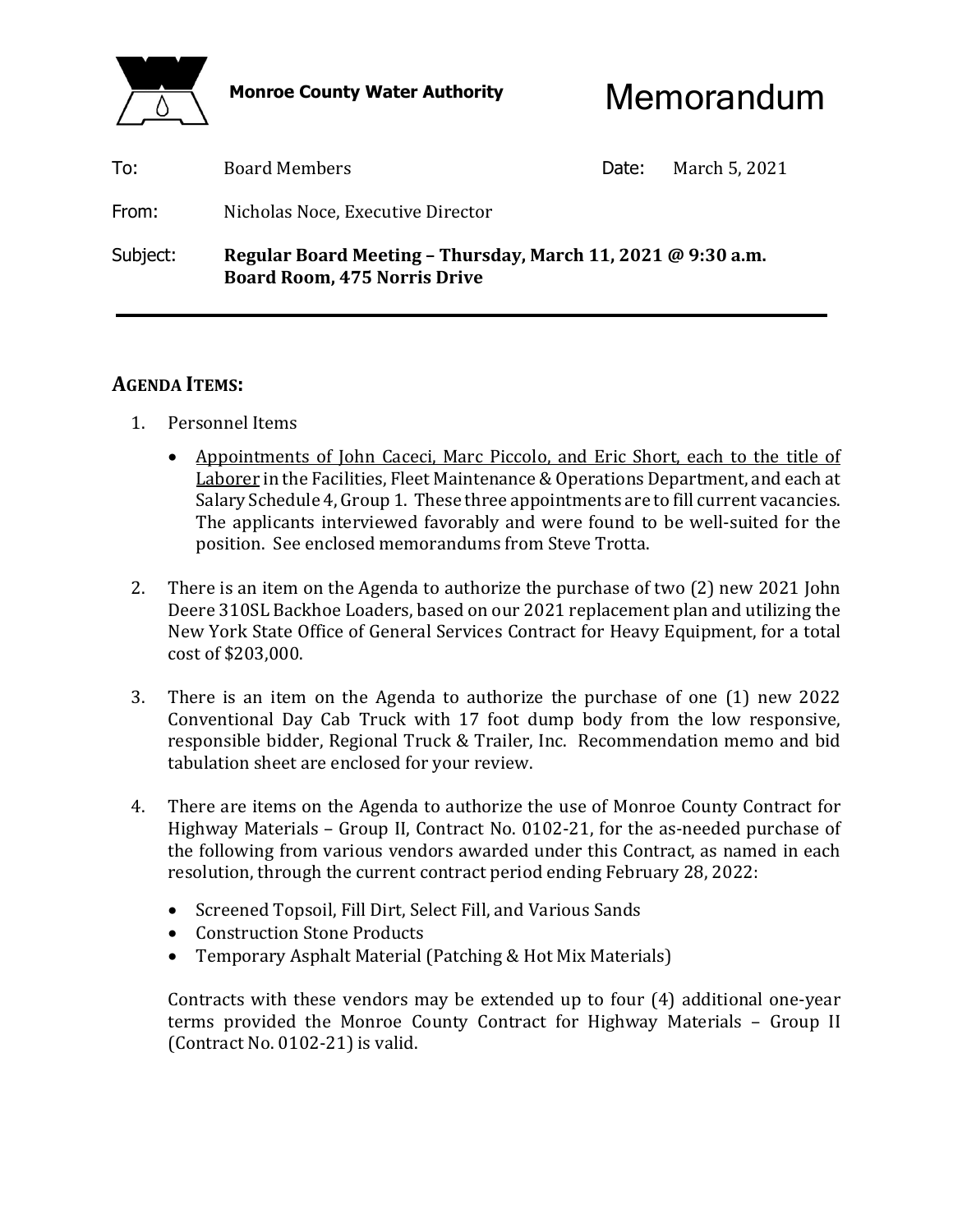5. There is an item on the Agenda to award a contract for supply of up to an estimated 280 tons annually of 23% Hydrofluosilicic Acid to the Shoremont and Webster Water Treatment Plants for the water treatment process. This chemical is used to add fluoride to the finished water. Three responsive bids were received.



 This is a unit price contract for an initial one-year term with the option to extend for up to four additional one-year terms upon mutual consent and with a maximum price escalation of 3 percent per year of extension.

 Our recommendation is to award this contract to the lowest responsive, responsible bidder, Pencco, Inc. for the bid amount of \$126,560 (\$425 per ton). This bid price, based on estimated quantities, is an approximate 31 percent increase over the current price the Authority pays for this chemical, which appears to be a result of an increase in demand and the cost of raw materials.

 6. There is an item on the Agenda to authorize the purchase of a Rockwell Automation TechConnect<sup>™</sup> Support Agreement from Horizon Solutions, LLC, to provide technical support services for the Authority's Allen Bradley® programmable logic controller (PLC) hardware and software. PLCs are critical components of the supervisory control and data acquisition (SCADA) system for monitoring, operation, and control of the Authority's production and transmission facilities.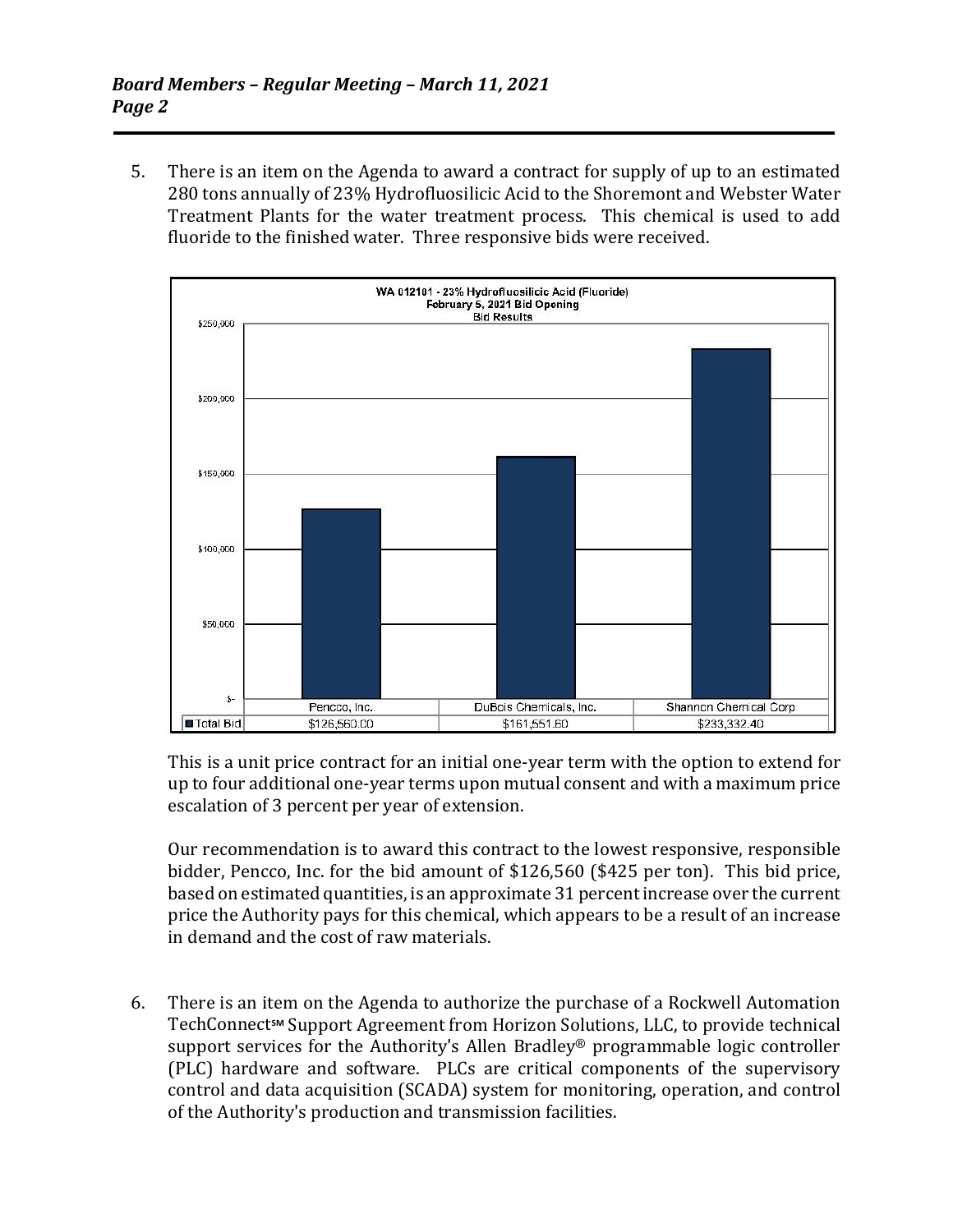The Authority standardized in 2014 on the use of Rockwell Automation Allen Bradley® products. The Support Agreement is for a total cost up to \$75,000 for a three-year term beginning April 1, 2021 through March 31, 2024.

 7. There is an item on the Agenda to authorize the purchase of Enterprise Asset Management Software (Maximo) Cloud-Based Subscriptions-as-a-Service (SaaS) from International Business Machines, Inc. (IBM), utilizing the New York State Office of General Services Contract. This is a renewal of our existing Maximo SaaS in conjunction with IBM's renewal of their New York State OGS Contract.

 The Maximo SaaS software is utilized to manage maintenance work orders and select Authority assets. The term for Maximo Saas will be through November 29, 2022 for an estimated total amount of up to \$40,000. There is an option to extend for up to an additional six-month period and a maximum increase in price of 5 percent if IBM's contract is not renewed with New York State OGS beyond November 29, 2022.

- 8. There is a resolution on the Agenda to authorize the execution of Amendment No. 1 to the Retail Lease Agreement with the Town of Byron. As requested by the Town, the amendment will extend the Agreement for a period of 40 years from the Effective Date of this Amendment. The Town is seeking to use funds from the United States Department of Agriculture's Office for Rural Development (USDA-RD) to finance their recently-created Town of Byron Water Improvement Benefits Area No. 1. USDA-RD has required the Town have an agreement with the Water Authority for the duration of the funding term.
- 9. There is an item on the Agenda to approve eminent domain action for permanent easements from two property owners on Ridge Road (NYS Route 404) in the Town of Webster for the Hard Road Water Main Replacement Project. These easements are necessary for the replacement of a deficient water main.

 Negotiations to acquire these easements have been unsuccessful to date, and Board action is required for this project to stay on schedule.

 The Owners at 985 Ridge Road have thus far been unresponsive, but attempts to reach them are continuing. The Owners at 980 Ridge Road have not returned an executed easement despite repeated indication that they would Attempts to reach them are also continuing. Neither owner is local.

 10. There is an item on the Agenda to authorize the Executive Director to enter into a Professional Services Agreement with Occupational Safety On Site, Inc. to provide annual drug and alcohol testing for all MCWA employees, including drug and alcohol testing as mandated under the New York State Department of Transportation CDL guidelines. The Agreement will be for an initial three-year term, renewable for up to two additional one-year terms upon mutual consent, and for an annual estimated cost of \$18,000.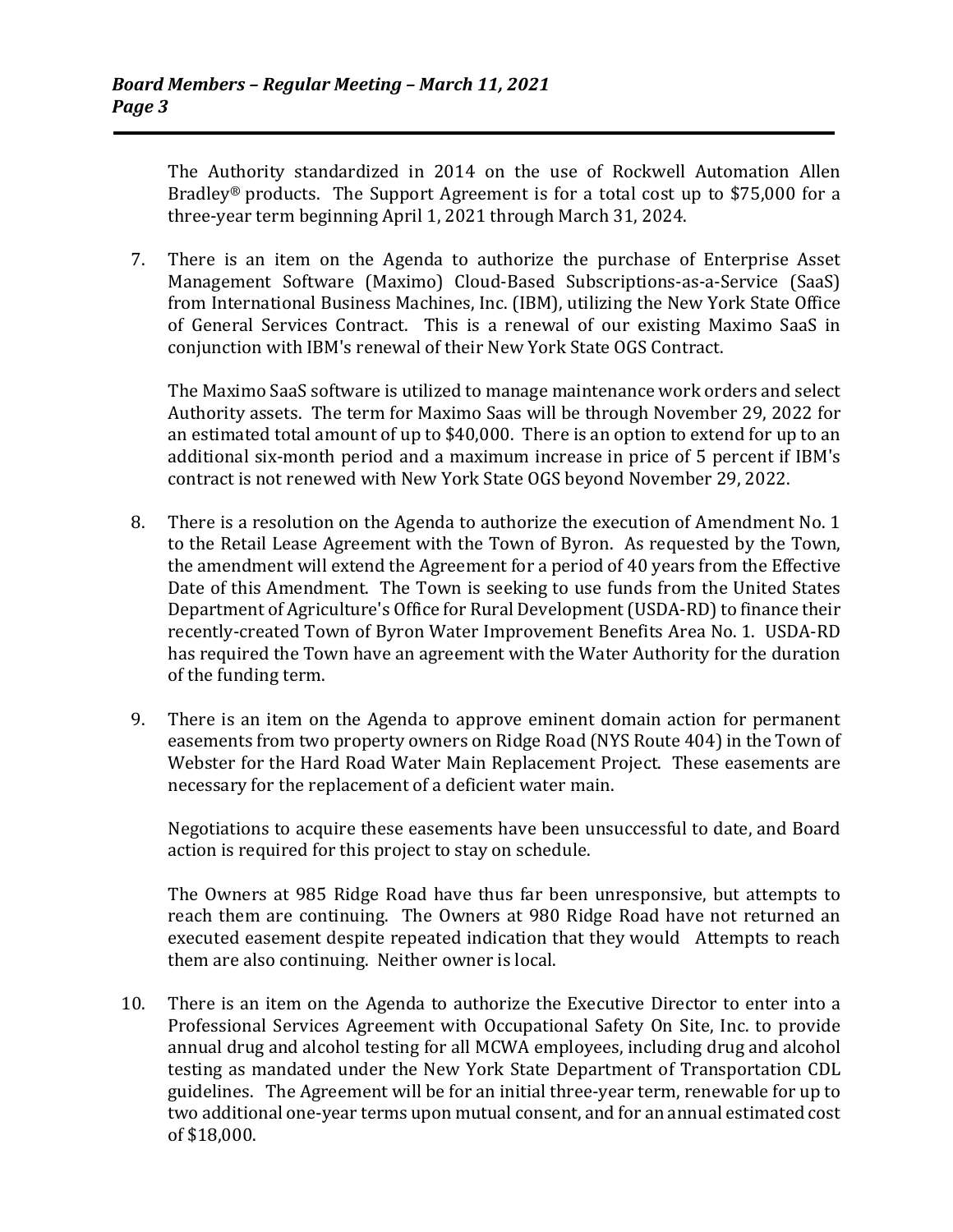11. There is an item on the Agenda to authorize the Executive Director to enter into a Professional Services Agreement with Associates in Employee Assistance to provide EAP Services for all MCWA employees, including a drug and alcohol Substance Abuse Professional per the Department of Transportation CDL guidelines.

 The Employee Assistance Program (EAP) is a confidential service that provides employees and their family members the opportunity to discuss personal or workrelated problems with a professional counselor. They offer guidance and resources at no cost to employees who choose to utilize their services.

The Agreement will be for a five-year term at a total estimated cost of \$20,000.

# **AUDIT COMMITTEE REPORT**

- 12. The Authority's Audit Committee met on March 2, 2021, and with their recommendation there are resolutions for the following:
	- Approval of the 2020 Annual Financial Statements.
	- Approval of the 2020 Annual Investment Audit.
	- Approval of the 2020 Annual Investment Report.
	- Approval of Management's Assessment of the Effectiveness of Internal Control Structure and Procedures.
	- Approval of the purchase of coverage for Cyber and Liability Insurance.
- 13. There is an item on the Agenda to approve the composition of the Authority's Deferred Compensation Committee.
- 14. The Authority's Standard Procurement Compliance Resolution.

### **GOVERNANCE COMMITTEE REPORT**

- 15. The Authority's Governance Committee is scheduled to meet on March 8, 2021, and pending their recommendation for approval, there will be resolutions for the following:
	- Re-adoption of the Water Authority's Mission Statement.
	- Acceptance of the Report on 2020 Performance Measures.
	- Adoption of Performance Measurements for 2021.

### *There may be additional items placed on the Agenda not finalized for this mailing.*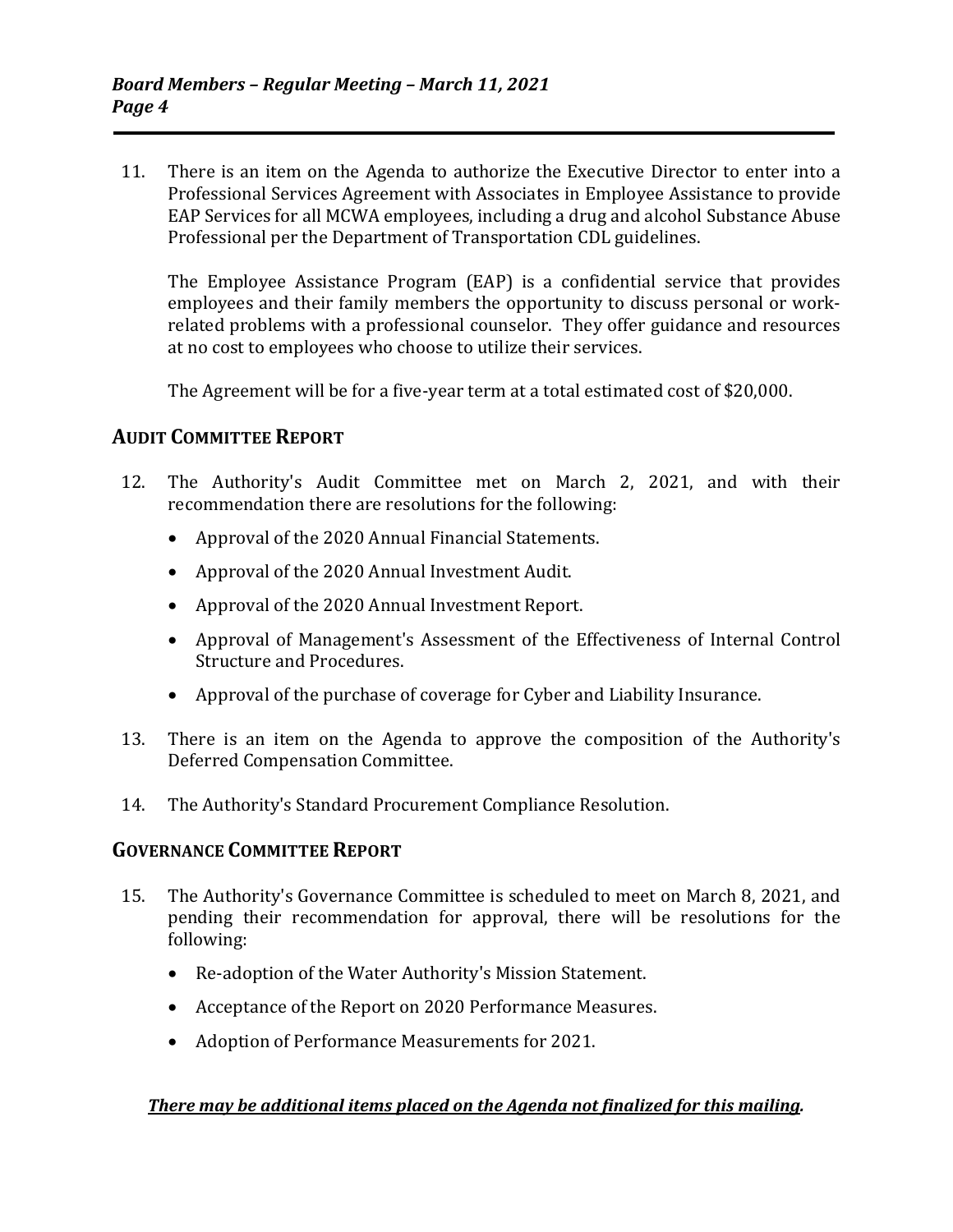# **BOARD DISCUSSION/NOTIFICATION ITEMS**

• In Board Folders for Review:

 $\triangleright$  Routine Monthly Informational Reports and/or Updates

### *There may be additional items presented for discussion and/or notification.*

NN/ka Enclosures cc: Executive Staff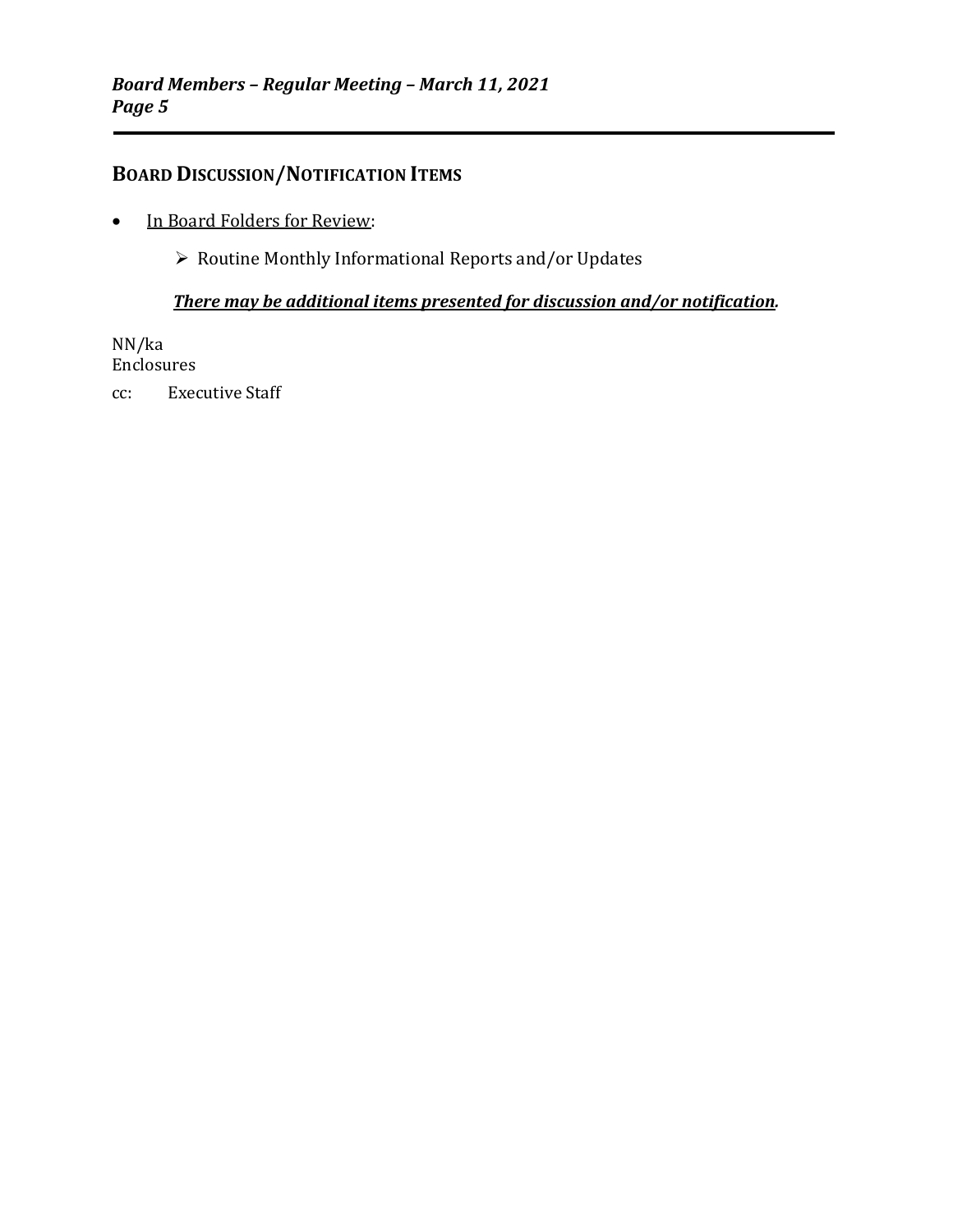**Monroe County Water Authority** 

Memorandum

|          | 2022 Conventional Day Cab with 17' Dump Body                        |         |                  |
|----------|---------------------------------------------------------------------|---------|------------------|
| Subject: | <b>Recommendation for Bid Award</b><br>March 11, 2021 Board Meeting | Copies: |                  |
| From:    | Karin Anderson                                                      | File:   | WA 022103        |
| To:      | Nicholas Noce                                                       |         | Date: 03/03/2021 |
|          |                                                                     |         |                  |

Three bids were received on March 2, 2021, for One (1) New, Unused 2022 Conventional Day Cab with 17 Foot Dump Body. The low responsive, responsible bidder is Regional Truck and Trailer in the amount of \$159,527.

Bids were also received from:

 $\bigwedge$ 

- Kenworth Northeast Group  $\bullet$ \$168,690
- Tracey Road Equipment, Inc.  $\bullet$ \$173,003

I recommend that the bid be awarded to the low responsive, responsible bidder.

 $/ka$ Attachment: Bid Tabulation

(Dis)Approved by

Date

**Department Head** 

(Dis)Approved by

Purchasing Manager

Date

(Dis)Approved by

**Executive Director** 

(Dis)Approved by

Recording Secretary/Board

Date

Date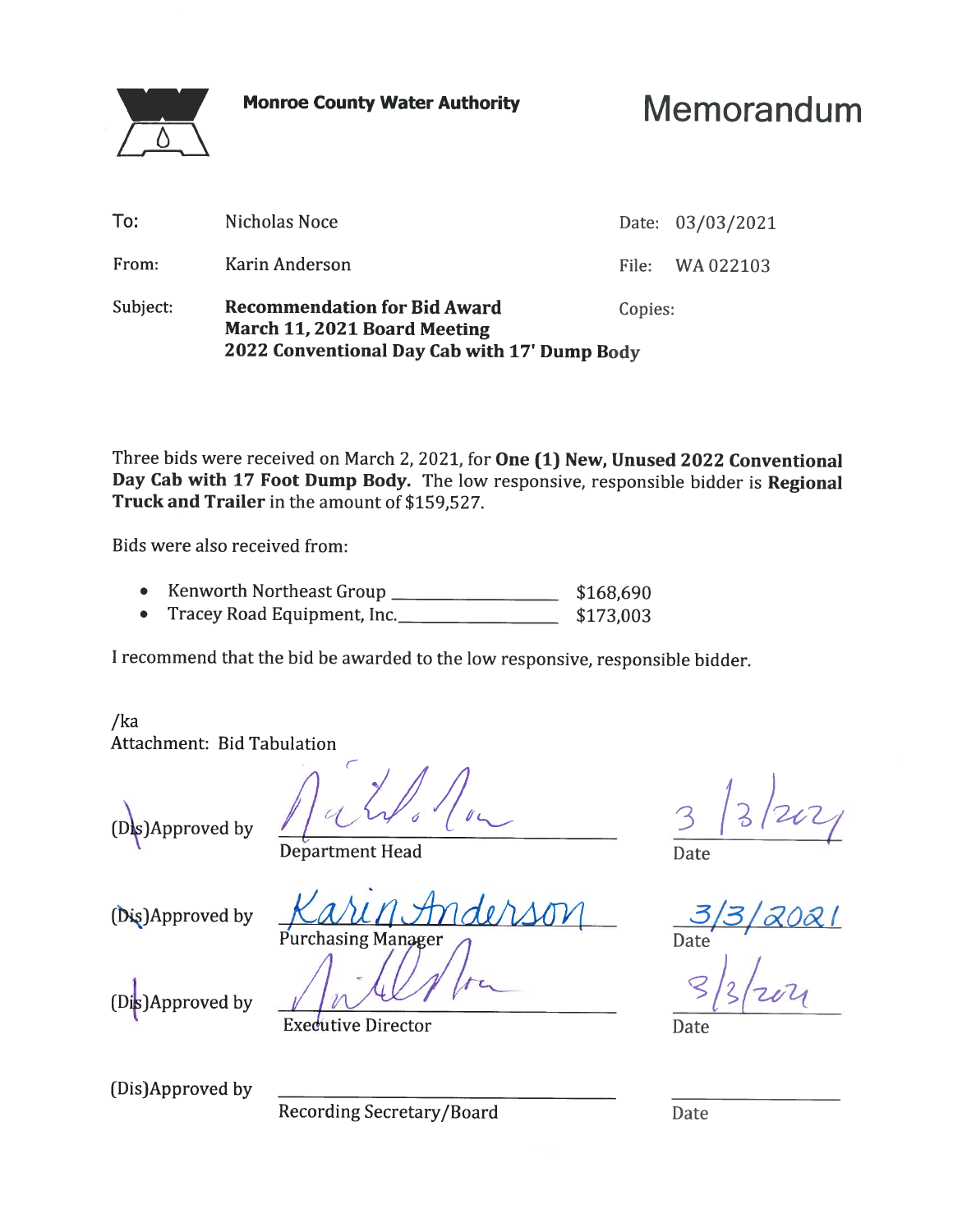# **Monroe County Water Authority** MCWA 022103 - One (1) New 2022 Conventional Day Cab with 17 Foot Dump Body

**Req 4120** 

| <b>Item</b><br><b>No</b> | Oty | <b>Description</b>                                                    | (1)<br><b>REGIONAL TRUCK</b><br><b>AND TRAILER</b> | (2)<br><b>KENWORTH</b><br><b>NORTHEAST GROUP</b> | (3)<br><b>TRACEY ROAD</b><br><b>EQUIPMENT, INC.</b> |
|--------------------------|-----|-----------------------------------------------------------------------|----------------------------------------------------|--------------------------------------------------|-----------------------------------------------------|
|                          |     | New, Unused 2022 conventional Day Cab Truck with 17 Foot<br>Dump Body | \$159,527                                          | \$168,690                                        | \$173,003                                           |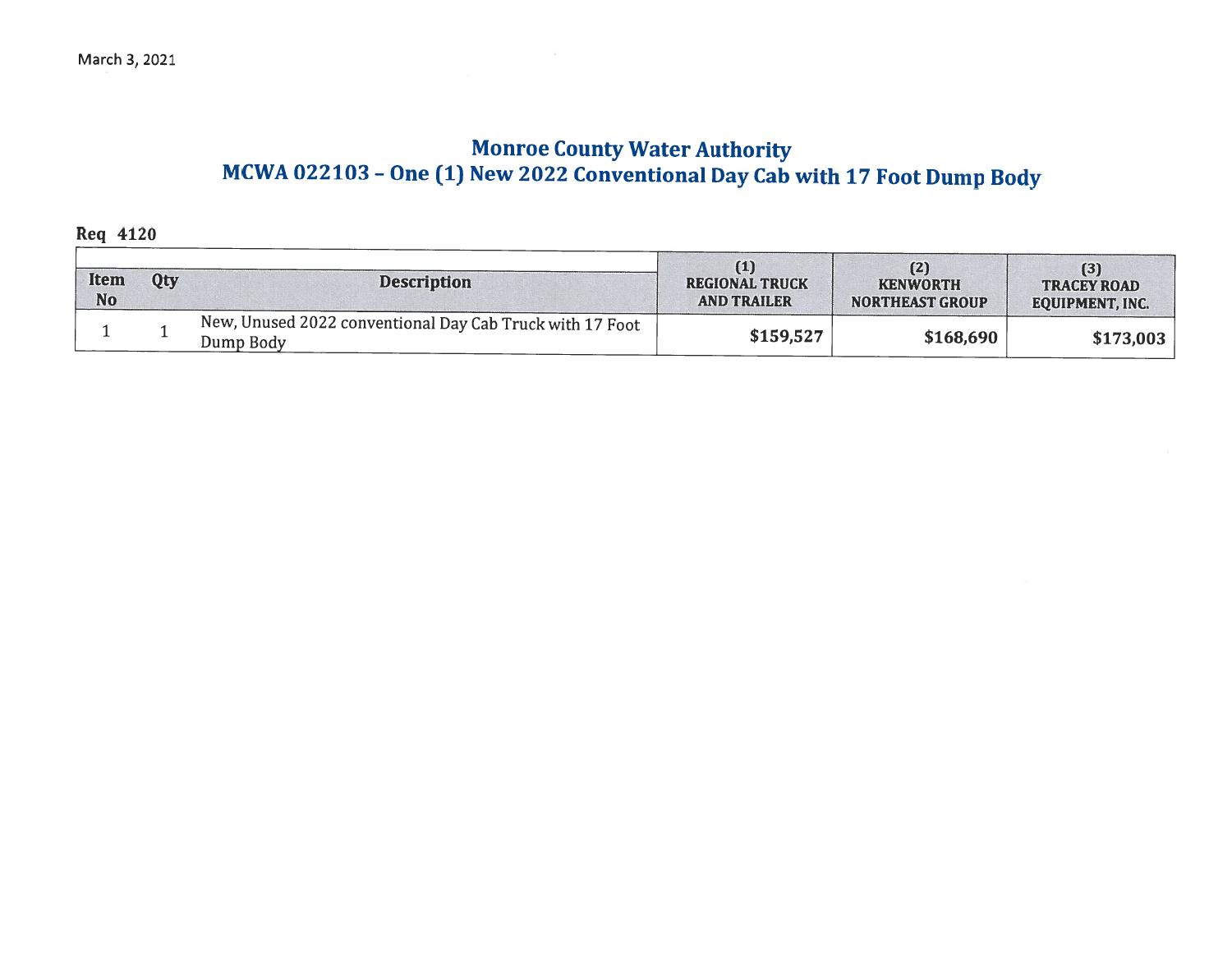

# Memorandum

| To:          | Karin Anderson, Purchasing Agent                      | Date:           | March 2, 2021                 |
|--------------|-------------------------------------------------------|-----------------|-------------------------------|
| CSU<br>From: | Chris J. LaManna, Dir. of Production and Transmission | File:           |                               |
|              | Subject: Bid WA012101 - 23% Hydrofluosilicic Acid     | Copies: N. Noce | L. Magguilli<br>D.Hendrickson |

The following responsive bids were received for WA012101 - 23% Hydrofluosilicic Acid, which consists of supply of up to 280 tons of the chemical annually to the Shoremont and Webster Water Treatment Plants for water treatment operations (see attached bid review and tabulation):

| $\bullet$ Pencco, Inc.:         | $$126,560.00$ (\$452.00/ton) |
|---------------------------------|------------------------------|
| • DuBois Chemicals, Inc.:       | $$161,551.60$ (\$576.97/ton) |
| • Shannon Chemical Corporation: | \$233,332.40 (\$833.33/ton)  |

One additional bid was received from Slack Chemical Co., Inc. in the amount of \$190,178.80 (\$679.21/ton); however, it was determined to be non-responsive due to omission of a certificate of chemical analysis, which was required to be submitted with the bid. It is recommended this bid be rejected.

I recommend the bid be awarded to Pencco, Inc. as the lowest, responsive, responsible bidder in the amount of \$126,560.00.

(Dist) Approved by:

oduction & nsmission

Date

(Dis) Approved by:

**Purchasing Agent** 

 $\tilde{\alpha}$ 12021 Date

(Dis) Approved by:

Secretary to the Authority

Date

(Dis) Approved by:

**Executive Director** 

Date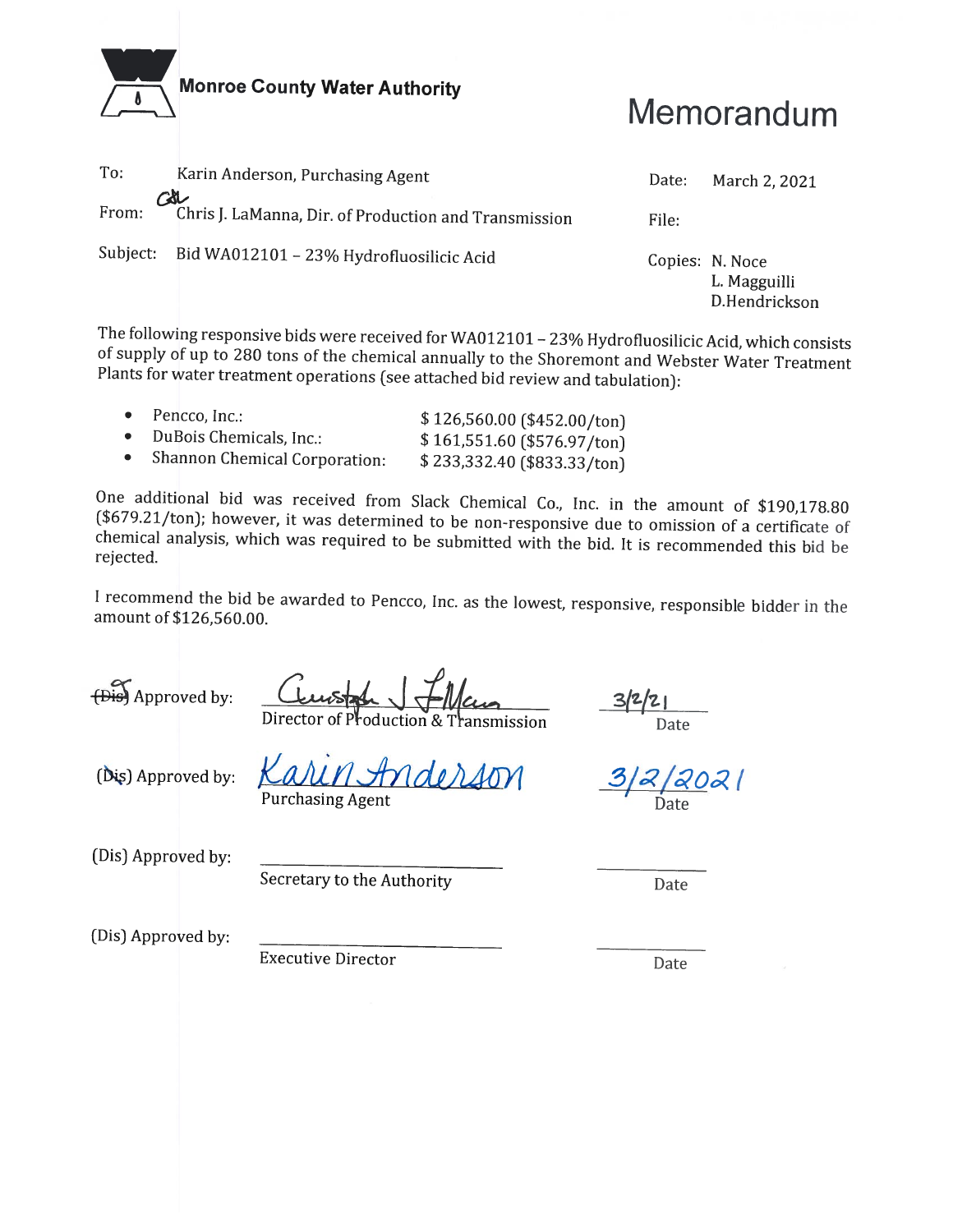#### **Monroe County Water Authority** WA 012101 - 23% Hydrofluosilicic Acid **Bid Tabulation**

I certify that this tabulation is a true representation of bids received

on February 5, 2021 at 11am for this contract. By:  $3/1/2$ Date:

Eng. No.: N/A Auth. No.: N/A Bid Opening: February 5, 2021 at 11am

|      |                                       |           |                      | Pencco, Inc. |                         |              | DuBois Chemicals, Inc. |                  | Shannon Chemical Corp |                              |                 | Slack Chemical Co., Inc. |                            |                       |
|------|---------------------------------------|-----------|----------------------|--------------|-------------------------|--------------|------------------------|------------------|-----------------------|------------------------------|-----------------|--------------------------|----------------------------|-----------------------|
|      |                                       |           | P.O. Box 600         |              | 1717 E.Fargo Ave        |              | P.O. Box 376           |                  |                       | P.O. Box 30/465 S.Clinton St |                 |                          |                            |                       |
|      |                                       |           | San Felipe, TX 77473 |              | Nampa, ID 83687         |              | Malvern, PA 19355      |                  | Carthage, NY 13619    |                              |                 |                          |                            |                       |
|      |                                       |           |                      |              |                         |              |                        |                  |                       |                              |                 |                          |                            |                       |
|      |                                       |           |                      | 979.885.0005 |                         | 385.549.0086 |                        | 610.363.9090     |                       | 315.493.0430                 |                 |                          |                            |                       |
| Item |                                       | Estimated |                      | Unit         |                         |              | Unit                   |                  |                       | Unit                         |                 |                          | Unit                       |                       |
| No.  | Description                           | Quantity  | Unit                 | Price        | Amount                  |              | Price                  | Amount           |                       | Price                        | Amount          |                          | Price                      | Amount                |
|      | Delivery of 23% Hydrofluosilicic Acid | 280       | <b>TON</b>           | 452.00       | 126,560.00 \$<br>\$     |              | 576.97                 | $$161,551.60$ \$ |                       | 833.33                       |                 |                          | 679.21                     | \$190,178.80          |
|      |                                       |           |                      |              |                         |              |                        |                  |                       |                              |                 |                          |                            |                       |
|      | <b>Total Bid Price</b>                |           |                      |              | 126,560.00 $\textsf{S}$ |              |                        | 161,551.60 \$    |                       |                              | $233,332.40$ \$ |                          |                            | 190,178.80            |
|      |                                       |           |                      |              |                         |              |                        |                  |                       |                              |                 |                          |                            | Determined to be Non- |
|      | <b>Third design and a state of</b>    |           |                      |              |                         |              |                        |                  |                       |                              |                 |                          | Responsive. <sup>(1)</sup> |                       |

Bid Irregularities:

1 Slack Chemical did not submit a certificate of chemical analysis with their bid. For this reason, their bid was determined to be non-responsive in accordance with Section 5 Certification and Submittals of the Bid Documents Technical Specifications.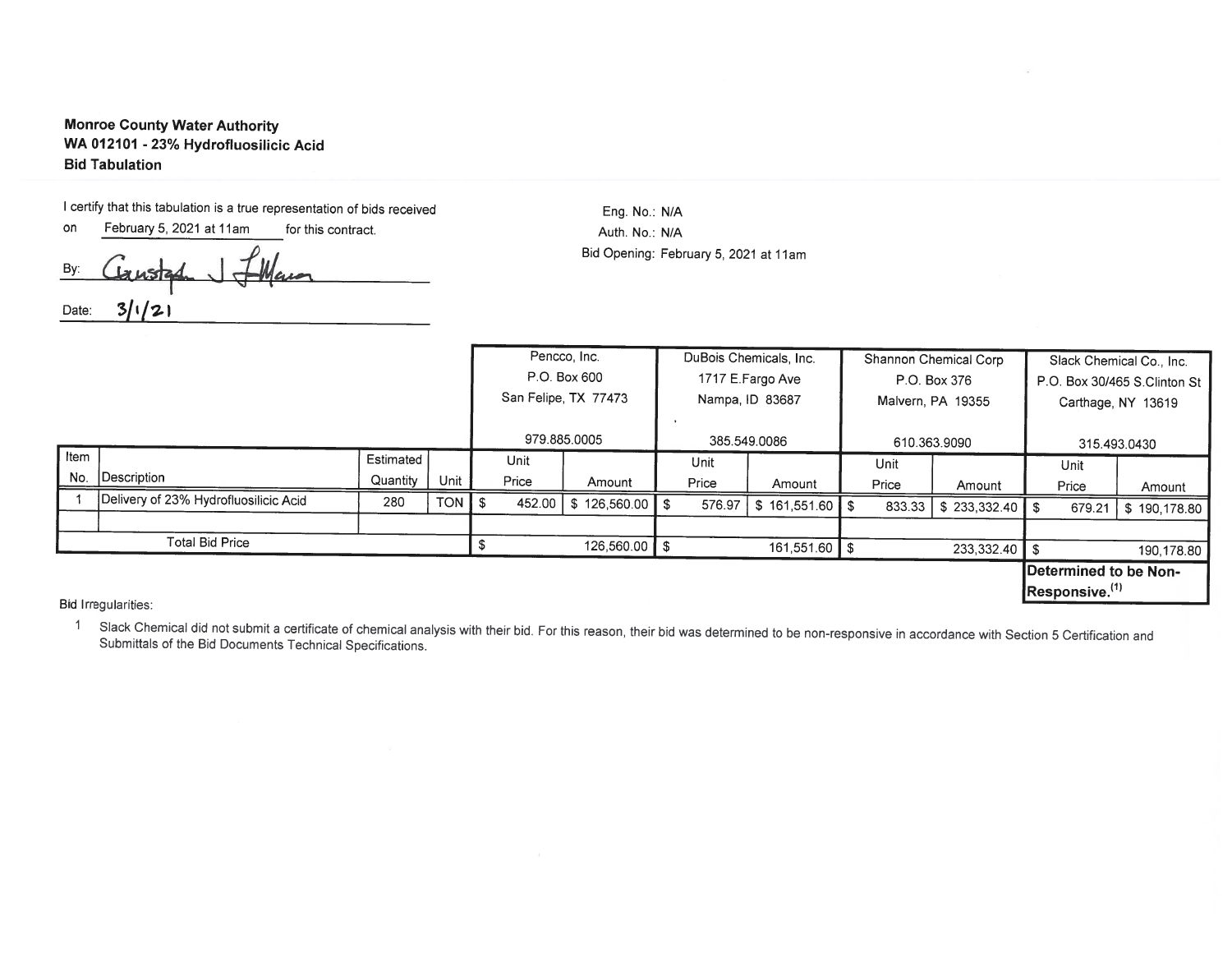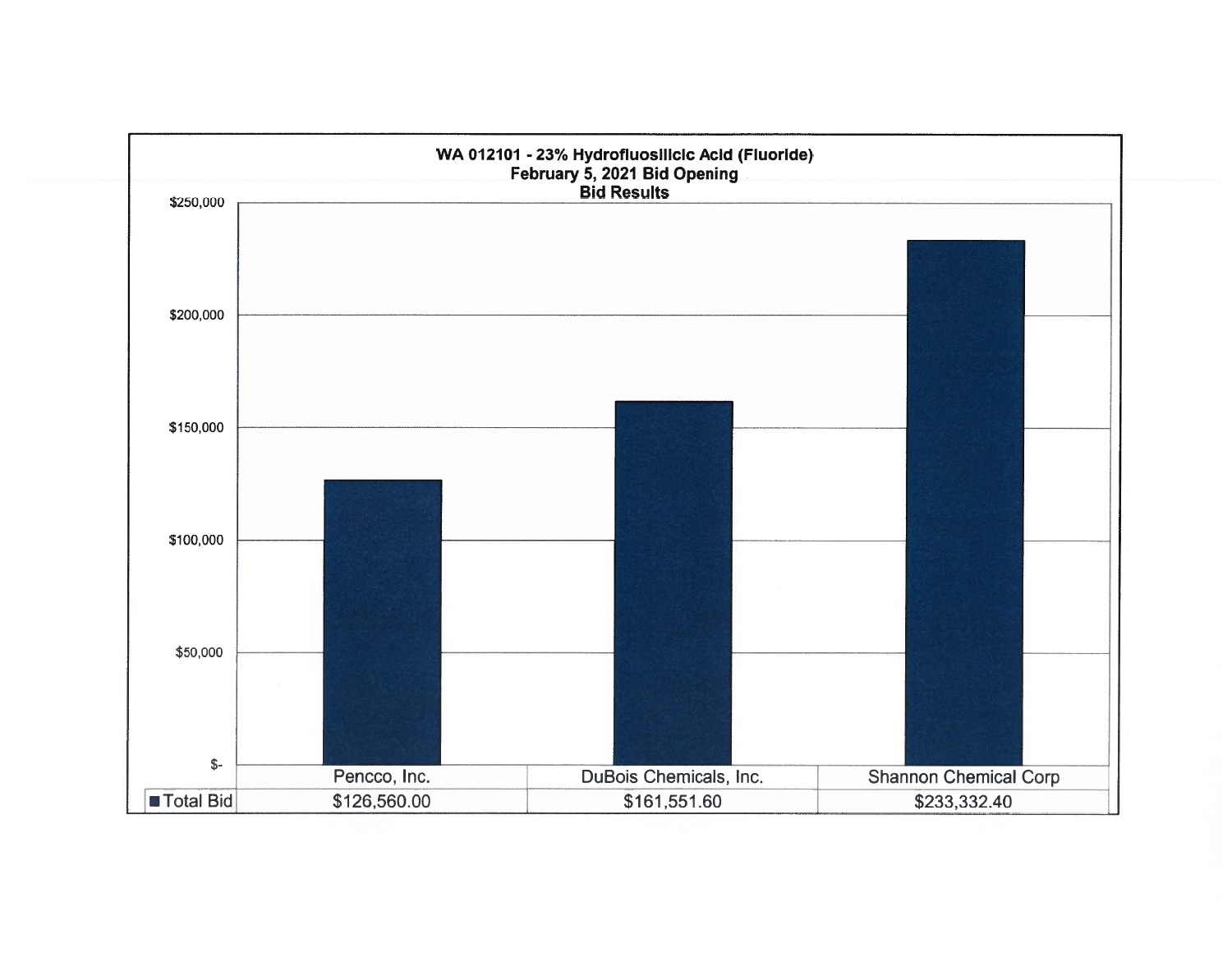# **Bidders Review Sheet**

WA 012101 - 23% Hydrofluosilicic Acid

### Engineering No.: N/A Authorization No.: N/A Bid Opening: February 5, 2021 at 11am

|                                          | Pencco, Inc.         | DuBois Chemicals, Inc. |                              |                       |
|------------------------------------------|----------------------|------------------------|------------------------------|-----------------------|
|                                          |                      |                        | Slack Chemical Co., Inc.     | Shannon Chemical Corp |
|                                          | P.O. Box 600         | 1717 E.Fargo Ave       | P.O. Box 30/465 S.Clinton St | P.O. Box 376          |
|                                          | San Felipe, TX 77473 | Nampa, ID 83687        | Carthage, NY 13619           | Malvern, PA 19355     |
|                                          | 979.885.0005         |                        |                              |                       |
| <b>Bid Bonds</b>                         |                      | 385.549.0086           | 315.493.0430                 | 610.363.9090          |
|                                          | N/A                  | N/A                    | N/A                          | N/A                   |
| Prices vs Words                          | N/A                  | N/A                    | N/A                          | N/A                   |
| <b>Extensions of Unit Prices</b>         | <b>Yes</b>           | <b>Yes</b>             | Yes                          | <b>Yes</b>            |
| <b>Additions</b>                         | N/A                  | N/A                    | N/A                          | N/A                   |
| Addenda Acknowledgement                  | N/A                  | N/A                    | N/A                          | N/A                   |
| Proposal                                 | Signed               | Signed                 | Signed                       | Signed                |
| Non-Collusive Bidding Certifications     | Signed               | Signed                 | Signed                       | Signed                |
| Affirmation of Understanding & Agreement | Signed               | Signed                 | Signed                       | Signed                |
| Bidder/Offerer Disclosure                | Signed               | Signed                 | Signed                       |                       |
| Certification of Compliance with NSF     | Yes                  | <b>Yes</b>             | <b>Yes</b>                   | Signed                |
| <b>Certified Chemical Analysis</b>       | Yes                  | Yes                    | No <sup>(1)</sup>            | Yes                   |
| SDS.                                     | Yes                  | Yes                    | Yes                          | Yes<br>Yes            |

Notes:

1. Slack Chemical did not submit a certificate of chemical analysis with their bid. For this reason, their bid was determined to be non-responsive in accordance with Section 5 Certification and Submittals of the Bid Documents Technical Specifications.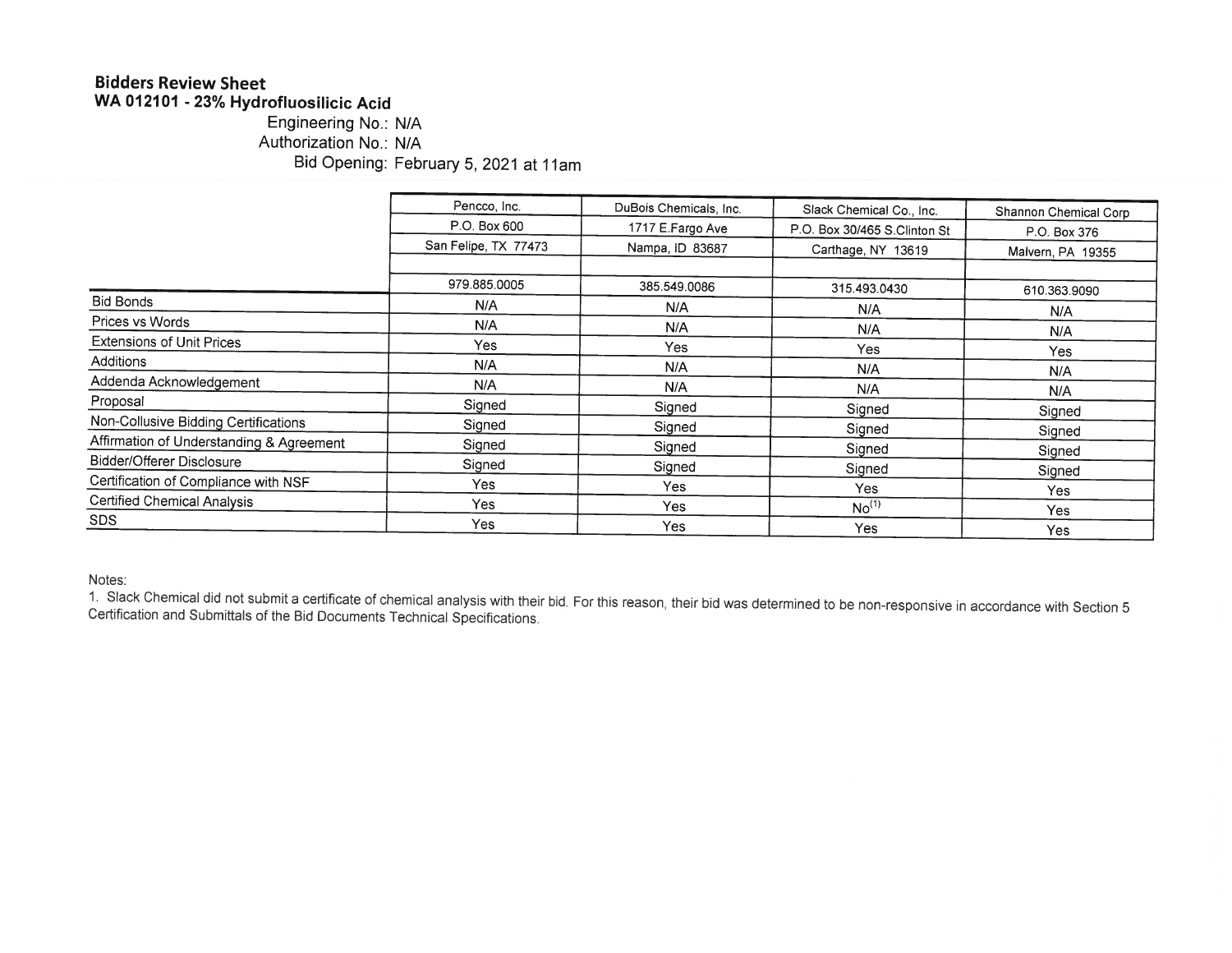